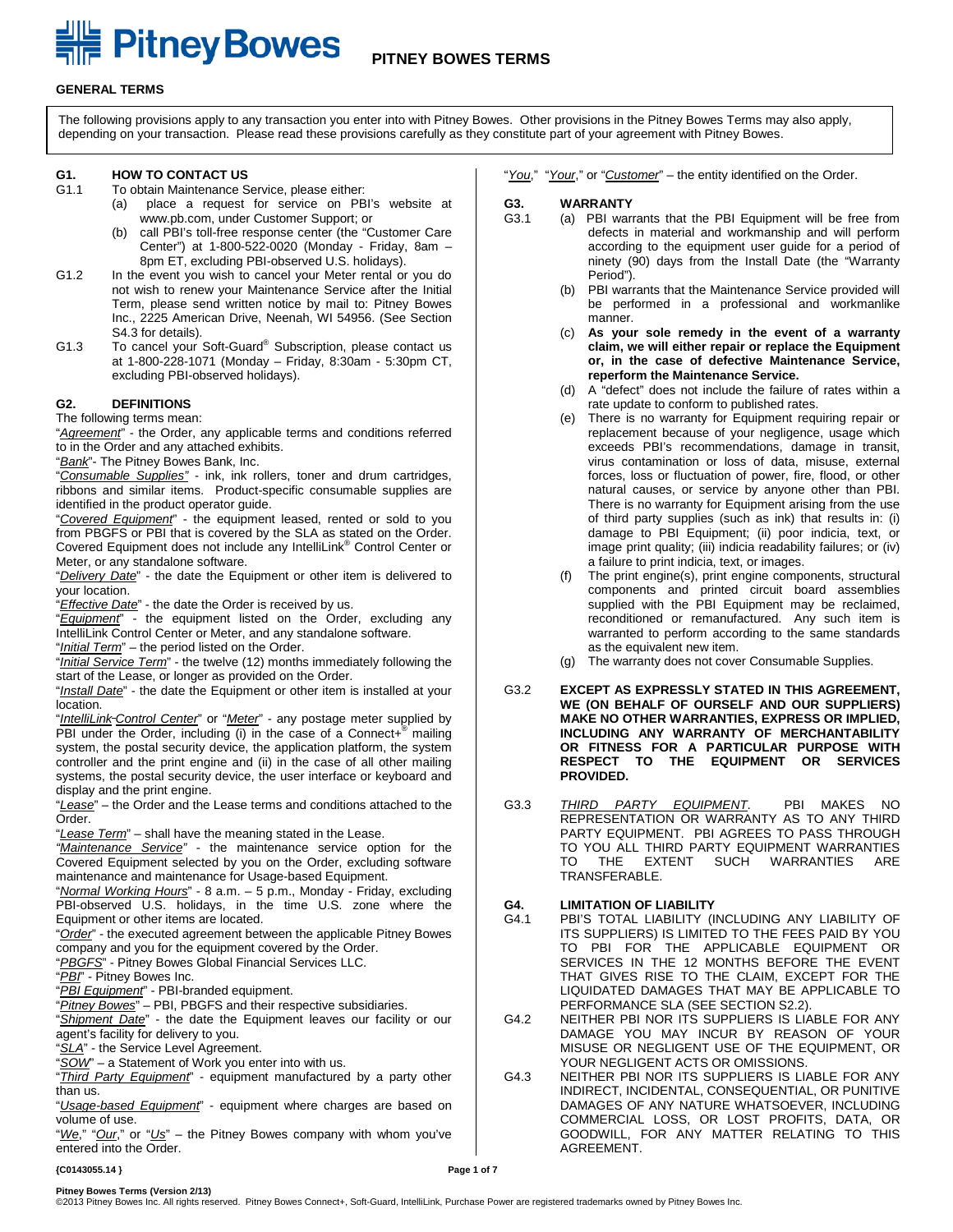# **G5. DEFAULT AND REMEDIES**

- Default. You are in immediate default if you do not make any payment when due, you breach any other obligation under this Agreement, you become insolvent or file for bankruptcy, or are in default under any agreement with PBI or PBGFS.
- G5.2 Remedies. Upon your default, we may:
	- (a) cancel this Agreement and any other agreements PBGFS or PBI has with you;
	- (b) require immediate payment of all payments due under a Lease(s) or other agreements, whether accrued or due in the future;
	- (c) disable the IntelliLink Control Center or Meter;
	- (d) require you to return the Equipment and IntelliLink Control Center or Meter;
	- (e) if you do not return the Equipment and IntelliLink Control Center or Meter, require you to make immediate payment of an amount equal to the remaining value of the Equipment, IntelliLink Control Center or Meter at the end of the Lease Term, as determined by us;
	- (f) charge you a late charge for each month that your payment is late;
	- (g) charge you interest on any late payment from its due date until paid in full at the lesser of 18% per year or the maximum rate allowed by law;
	- (h) charge you a check return fee for payments made by you with insufficient funds;
	- (i) reasonably attempt to mitigate our damages and costs in the event of your default, although you acknowledge that we are not obligated to do so; and
	- (j) pursue any other remedy, including repossessing the Equipment without notice to you. By repossessing the Equipment, IntelliLink Control Center or Meter, we are not waiving our right to collect the balance due.
- G5.3 Enforcing Our Rights. You agree to pay all our costs, including attorneys' fees, in enforcing our rights under the Agreement with you.
- G5.4 Suspension of Services. PBI reserves the right to suspend any services during any period in which your account is more than thirty (30) days past due.

## **G6. TAXES**

You agree to pay Pitney Bowes for all charges and taxes (other than taxes on or measured by net income), calculated as set forth below, related to the Lease or based on or measured by the lease transaction, payments under the Lease, the Equipment or Equipment location, the Meter or Meter location or services provided in connection with the lease transaction, including but not limited to sales/use and property type taxes. Pitney Bowes will determine the value of the Equipment, the value of the Meter and the amount of such taxes to be charged to you. Such determinations will reflect a reasonable value of the Equipment or of the Meter or the actual taxes and depreciation thereon. The taxes and depreciation to be charged on the Equipment and the Meter may reflect certain average tax rates, different depreciation schedules or some other calculation. You agree to pay a processing, billing and tracking fee and administrative charge

#### **SERVICE LEVEL AGREEMENT (SLA)**

The following provisions describe the Service Level Agreement ("SLA") options that PBI offers on Covered Equipment (excluding software and Usagebased Equipment). The SLA option you select will be listed on the Order. A separate Software License and Maintenance Agreement ("SMA") covers software maintenance and will be attached to the Order if you are acquiring software. A separate maintenance agreement covers maintenance on the Usage-based Equipment and will be attached to the Order if you are acquiring Usage-based Equipment.

#### **S1. DEFINITIONS**

All capitalized terms that are not defined in these provisions are defined in the "Definitions" section of the General Terms.

#### **S2. SERVICE LEVEL OPTIONS**

The following describes the two SLA options offered by PBI for the Covered Equipment.<br>S2.1 Standard S

Standard SLA

(a) *General*. Under this option, PBI will provide at its option either repair or replacement services for the Covered Equipment during the Initial Service Term or any Renewal Service Term (as defined in Section S4.2) (the

to be determined by Pitney Bowes which may not bear a relationship to the tax charged or services performed, but such fee and charge shall in no event exceed in the aggregate \$35 for each year for each Lease schedule.

# **G7. EMBEDDED SOFTWARE**

Our Equipment may contain embedded software. You agree that: (i) PBI and its licensors own the copyrights and other intellectual property in and to the embedded software; (ii) you are licensed only to use the embedded software with our Equipment in which the embedded software resides; (iii) you will not copy, modify, de-compile, or otherwise attempt to unbundle, reverse engineer or create derivative works of the embedded software, except as permitted by applicable law; (iv) you will not distribute or otherwise disclose the embedded software (or any portion thereof) to any other person; and (v) you may not export the embedded software in contravention of applicable export control laws. The embedded software contains third party software, which, notwithstanding the above, is subject to any terms that may accompany such third party software.

# **G8. INTERNET ACCESS POINT**

The Connect+ Series Equipment may use an internet access point (e.g., wireless router) provided by us. You may only use this access point for connectivity between the Connect+ Series Equipment and the internet and for no other purpose. You agree to pay all costs associated with use of the access point in violation of this restriction.

#### **G.9. MISCELLANEOUS**

- G9.1 Force Majeure. We are not responsible for any delay or failure to perform resulting from causes beyond our control.
- G9.2 Assignment. You may not assign this Agreement without our prior written consent, which consent shall not be unreasonably withheld. Any purported assignment is void.
- G9.3 No Right to Setoff. Payments are not subject to setoff or reduction.
- G9.4 Legal Action. ANY LEGAL ACTION YOU FILE AGAINST US MUST BE STARTED WITHIN ONE (1) YEAR AFTER THE EVENT GIVING RISE TO YOUR CLAIM. YOU WAIVE ANY RIGHT TO TRIAL BY JURY IN ANY ACTION ARISING OUT OF THIS AGREEMENT.
- G9.5 Merger; Amendment; Severability. The Agreement incorporates all of the terms agreed by both parties and can only be changed by written agreement. You may use a purchase order to offer to obtain Equipment or services but you agree that none of the provisions of your purchase order will add to, modify or supersede these provisions unless we expressly agree in writing. If one or more provisions of this Agreement are deemed to be invalid or unenforceable, the remaining provisions will not be affected.
- G9.6 Survival. Our respective rights and obligations under Section G4 (Limitation of Liability), G5 (Default and Remedies) and G6 (Taxes) survive termination of the Agreement.
- G9.7 Choice of Law. This Agreement shall be governed and construed in accordance with the laws of the State of Delaware without regard to its conflicts of laws principles.

"Maintenance Service Term"). You are also entitled to two preventative maintenance service calls per calendar year. PB will notify you when preventative maintenance is due or preventative maintenance service calls may be made at your initiation.

- (b) *Obtaining Service*. You can obtain service online or by telephone as set forth in the "How to Contact Us" section of the General Terms.
- (c) *Replacement Service*.
	- (i) If PBI determines that replacement is necessary, PBI will, at no additional cost, promptly ship new, reconditioned, or remanufactured equipment of the

#### **{C0143055.14 } Page 2 of 7**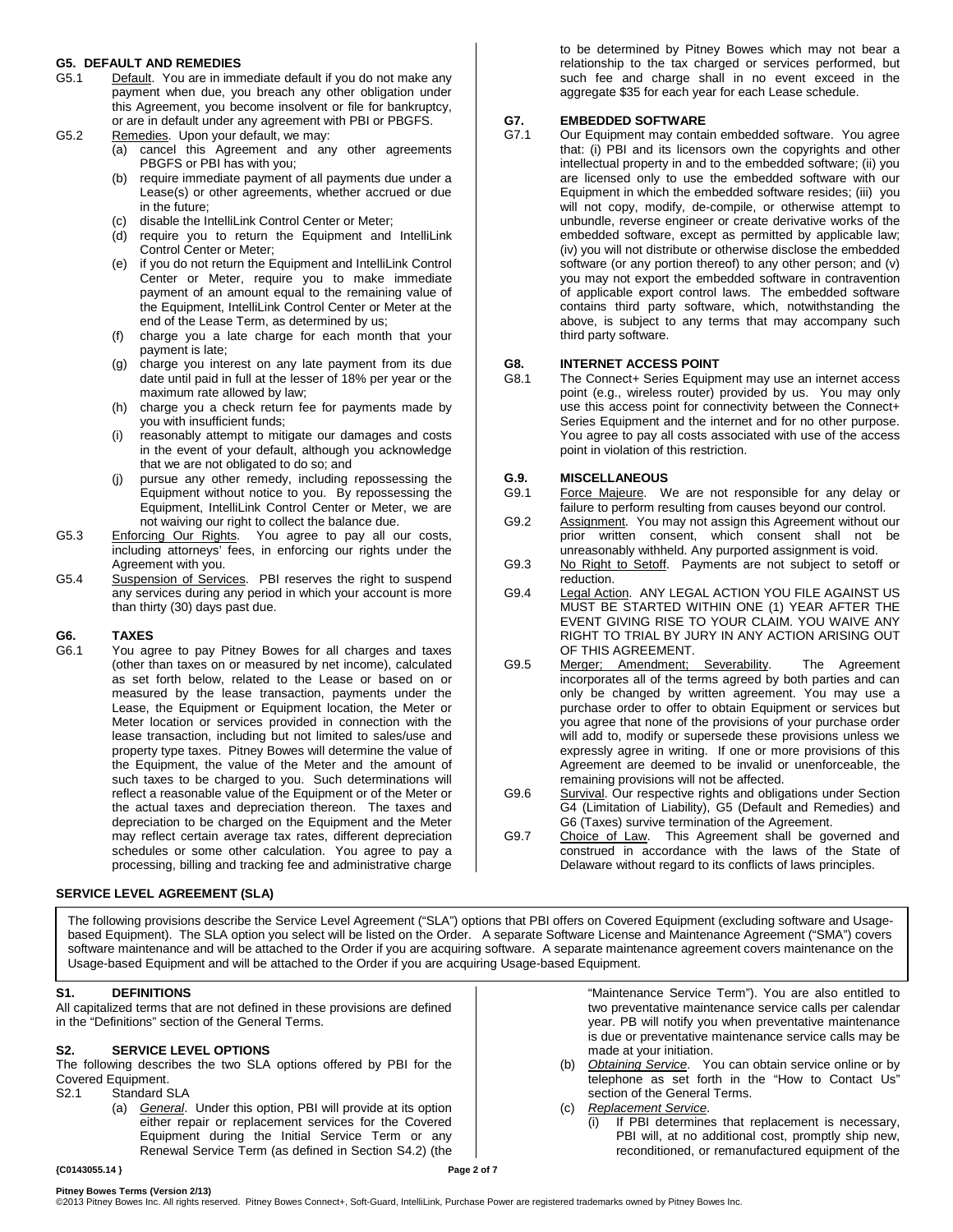same or a functionally equivalent model to replace the affected Covered Equipment.

- (ii) Within five (5) days of receiving the replacement equipment, you must pack the Covered Equipment to be replaced in the shipping carton that contained the replacement equipment, place the pre-paid return address label on the carton, and return it to PBI.
- (iii) You are responsible for the return of Covered Equipment until PBI receives it.
- (d) *Repair Service*.
	- If PBI determines that repair service is necessary, PBI may provide repair by remote access, diagnostics and coordinated remote service, or by on-site repair service.
	- (ii) Repair service is provided only for damage resulting from normal wear and tear. Repair service may include the use of new, reconditioned, or remanufactured parts and assemblies.
	- (iii) PBI will provide parts or assemblies for discontinued equipment (or equipment not marketed as new) only if available.
	- (iv) If PBI deems it necessary, PBI will dispatch a service technician to arrive at your location for onsite service. You will not incur hourly charges unless service is performed outside Normal Working Hours, which will be done only with your consent.
- (e) *Additional Covered Items*. PBI will provide printheads for Covered Equipment without additional charge, except for printheads which need to be replaced as a result of the circumstances described in Section S7.1(a)(ii).

#### S2.2 Performance SLA

- (a) *General*. If you select this option, PBI will provide the following support:
	- (i) All coverage provided under Standard SLA, PLUS:
	- Discount on billable professional services related to the Covered Equipment requested by you and agreeable to us. Billable professional services is additional labor that is not covered by the Standard SLA and includes but are not limited to ongoing equipment training services on how to use the Covered Equipment.
	- (iii) Quarterly performance reports consisting of service request and response time history made available quarterly in Customer's secured MyAccount site at [www.pb.com.](http://www.pb.com/)
	- (iv) Advisory workshop is limited to one two hour application consultation for your customer communications management and/or shipping solution needs.
	- (v) Admission to a mail management seminar delivered by Pitney Bowes - limited to admission for one individual for one seminar.
- (b) *Response Time Commitment*.
	- (1) If PBI determines that on-site service is necessary, PBI will use commercially reasonable efforts to have a service technician on-site (during Normal Working Hours only) within 4 hours or 8 hours, as selected by you on the Order, after PBI has determined that it cannot resolve the issue remotely (the "Response Time Commitment").
	- (2) The Response Time Commitment relates solely to the arrival of a technician at your location; it is not a guaranteed resolution of the problem within the Response Time Commitment period, nor does it guarantee that all parts necessary to make a repair will be on-site within this time frame.
	- (3) The Response Time Commitment does not apply to Service designated as service by replacement, software maintenance, preventive maintenance, operator training, or other services not essential to repair the Covered Equipment. These services will be scheduled in advance.
	- (4) If the Covered Equipment is moved from its original location, PBI may remove the Response Time

Commitment. If this happens, you will receive a refund equal to the difference between the cost of the Response Time Commitment and the cost of maintenance coverage without this obligation.

- (iv) *Liquidated Damages for Failure to Meet Response Time*.
	- (1) PBI agrees that if it does not meet the Response Time Commitment, PBI will provide you with a credit equal to three (3) months of the cost of the premium of the Response Time Commitment.
	- (2) You must use a credit request form in order to request a credit. You may obtain a credit form from your service technician or by calling the Customer Care Center. The credits are limited to credits for four (4) failures to meet the Response Time Commitment in any twelve (12) month period during the Maintenance Service Term. **The remedies described in this Section are your sole remedy for PBI's failure to meet the Response Time Commitment**.

#### S2.3 Connect+ Advantage

- (a) If you select Connect+ Advantage, PBI will provide: the support specified in the description of Connect+ Advantage contained in the Connect+ Advantage Solution Summary provided to you and: either the coverage provided under Standard SLA, or under Performance SLA, as selected by you on the Order.
- (b) Connect+ Advantage is only available for items listed with a # next to the description.

# **S3. FEES**

- You will pay the fees for the Initial Service Term, and any Renewal Service Term(s). These fees are incorporated into your payment cycle (e.g., Quarterly Payment for leased equipment).
- S3.2 *Late Fees*. Our remedies for your failure to pay on time are set forth in the "Default; Remedies" section of the General Terms.
- S3.3 *Fees for Services Not Covered by this SLA.* If the service technician provides service for repairs caused by one of the conditions listed in Section S7.1(a)(ii), PBI will charge you for the service at PBI's current hourly rates and for any required parts.

# **S4. MAINTENANCE SERVICE TERM**<br>S4.1 *Term.* PBI will provide you with M

- Term. PBI will provide you with Maintenance Service for the Initial Service Term and any Renewal Service Terms.
- S4.2 *RENEWAL SERVICE TERM(S)*. MAINTENANCE SERVICE AUTOMATICALLY RENEWS FOR CONSECUTIVE ONE (1) YEAR TERMS (EACH, A "RENEWAL SERVICE TERM"), UNLESS:
	- (a) YOU TERMINATE MAINTENANCE SERVICE AS SPECIFIED IN SECTION S4.3 AT LEAST SIXTY (60) DAYS PRIOR TO THE RENEWAL OF THE TERM; OR
	- (b) YOUR LEASE EXPIRES OR IS TERMINATED (IN WHICH CASE, THE MAINTENANCE SERVICE TERM WILL TERMINATE ON THE SAME DAY AS THE LEASE); OR
	- (c) THE RENEWAL IS PROHIBITED BY APPLICABLE LAW.
- S4.3 *Ending Your Maintenance Service*.
	- (a) If you do not wish to renew Maintenance Service, you must deliver a written notice (including your account number) (the "Termination Notice") by Certified Mail™ to the address listed in the "How to Contact Us" section of the General Terms. Your Termination Notice must include your customer account number and lease number (if applicable), and is effective ten (10) business days after PBI receives it.
	- (b) PBI reserves the right not to renew your SLA at any time and for any reason.
- S4.4 *Maintenance Service Changes*.
	- (a) PBI may modify its Maintenance Service by giving written notice to you (a "Maintenance Change Notice"), which will state whether the change is material.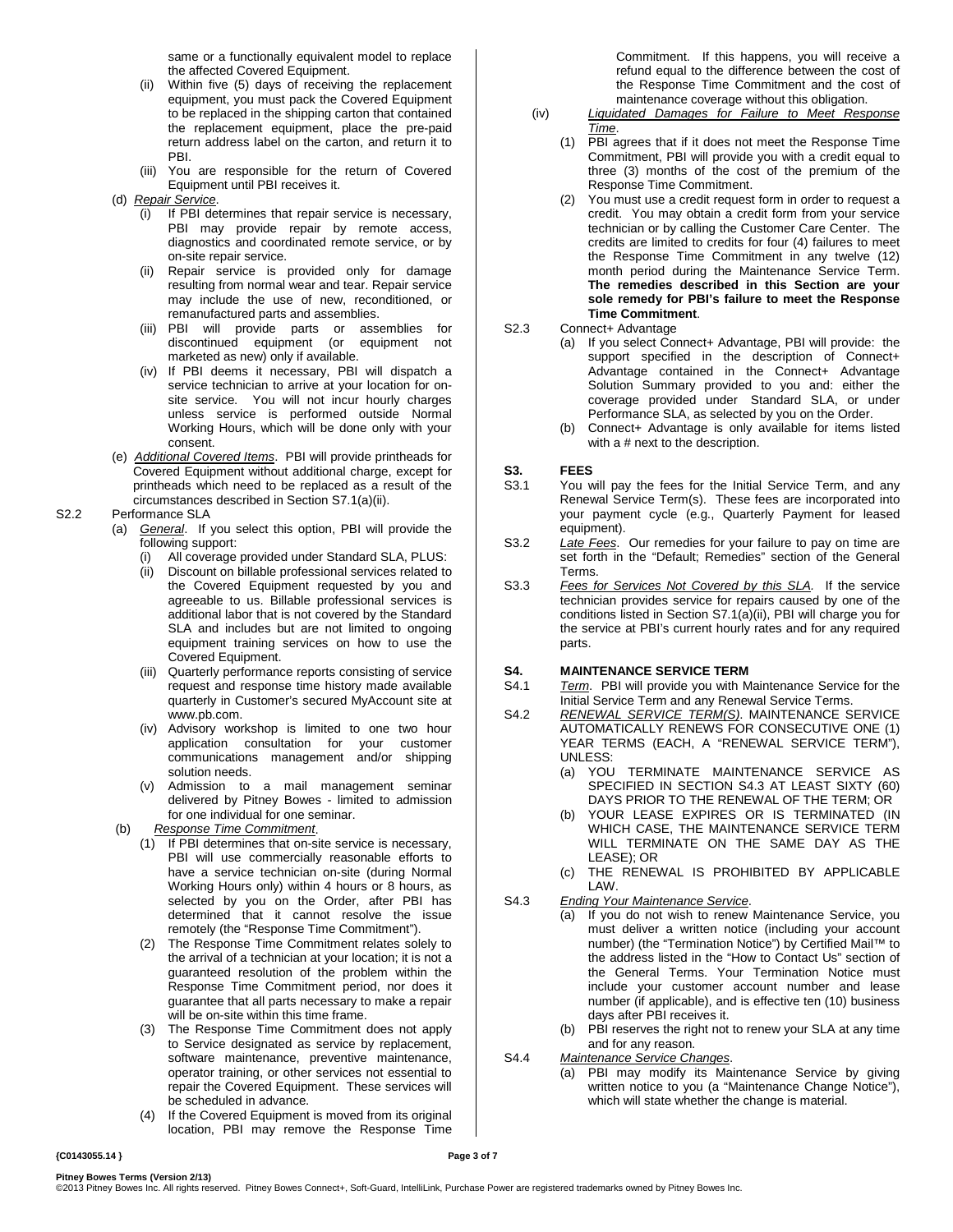(b) After receiving a Maintenance Change Notice, if the change is material, you may terminate Maintenance Service as described in Section S4.3 above.

# **S5. WARRANTIES; LIMITATION OF LIABILITY**

The warranty for the Equipment and services as well as PBI's Limitation of Liability are set forth in the applicable section of the General Terms.

### **S6. EQUIPMENT/METER COVERAGE**

S6.1 You cannot elect to have Maintenance Service apply to some but not all of the items of Equipment. If you choose not to cover all items of Equipment under Maintenance Service, we reserve the right to terminate Maintenance Service for all the Equipment.

# **S7 ADDITIONAL MAINTENANCE TERMS**

These terms apply to all Maintenance Service options:

- (a) Limitations. Maintenance Service does not include: (i) software maintenance and/or updates and
	- maintenance on Usage-based Equipment; and (ii) services and repairs that are made necessary due to:
		- (A) negligence or accident, damage in transit, virus contamination and loss of data;
		- (B) use of Covered Equipment in a manner not authorized by this SLA or the Equipment user guide;
		- (C) natural causes such as fire or flood as well as other causes outside of PBI's control;
		- (D) use of Covered Equipment in an environment with unsuitable humidity and/or line voltage;
		- (E) loss of electrical power, power fluctuation, operator error;
		- (F) sabotage, repair or attempted repair by anyone other than PBI;

### **EQUIPMENT AND POSTAGE METER RENTAL TERMS AND CONDITIONS**

- (G) the use of third party supplies (such as ink), hardware, or software resulting in: (i) damage to the Equipment (including, without limitation, damage to printheads); (ii) poor indicia, text, or image print quality; (iii) indicia readability failures; or (iv) a failure to print indicia, text, or images;
- (H) failure to use applicable software updates; or
- (I) use of Covered Equipment with any system for which PBI has advised it will no longer provide support or has advised is no longer compatible.
- (b) *Additional Exclusions*. Unless covered under one of the above maintenance options, Maintenance Service excludes the supply of rate program software for electronic scales and weighing systems, software maintenance and/or updates and Consumable Supplies for all levels of service.
- (c) *Replacement Equipment*.
	- (i) If you replace any of your Covered Equipment during the Maintenance Service Term, and the replacement Equipment qualifies for maintenance services, PBI will automatically enroll you for maintenance coverage on the new Equipment at PBI's then current annual rates.
	- (ii) If you acquire an attachment, or add a unit, to your Covered Equipment, PBI will provide coverage for any qualifying attachment or unit and adjust your rate accordingly.
	- (iii) If you choose not to continue coverage on the replacement Equipment, attachment or unit, you may cancel Maintenance Service with respect to the item within thirty (30) days of the date of your initial invoice for the item from PBI. If you cancel, any further maintenance or repair services on the Equipment, attachment or unit will be subject to PBI's current rates.

The following provisions apply whenever you acquire an IntelliLink® Control Center or Meter from Pitney Bowes. Other terms may also apply, depending on the transaction.

### **R1. DEFINITIONS**

All capitalized terms that are not defined in these provisions are defined in the "Definitions" section of the General Terms.

### **R2. EQUIPMENT RENTAL AND INTELLILINK® SUBSCRIPTION (METER RENTAL)**<br>R2.1 Fees.

### $Fees.$

- (a) If you are not leasing the Equipment and paying for it in your lease payment to PBGFS, we will invoice you the Equipment rental ("rental") and IntelliLink Subscription fees listed on the Order.
- (b) After the Initial Term, we may increase the rental and IntelliLink Subscription fees upon 30 days' prior written notice.
- (c) When you receive notice of an increase, you may terminate your rental only as of the date the increase becomes effective.

### R2.2 *Postage*.

- (a) To obtain postage for your Meter, you must contact our Postage By Phone® data center.
- (b) You may transfer funds to the Bank for deposit into a Postage By Phone® Reserve Account that you maintain at the Bank ("your Reserve Account") or you may transfer funds to the United States Postal Service ("USPS") through a lockbox bank ("Lockbox Bank"). See the "USPS Acknowledgment of Deposit" section of the General Terms for more information.
- (c) After the Initial Term, we may increase postage refill fees upon 30 days prior written notice.
- (d) If you participate in any PBI, PBGFS, or Bank postage advance programs (such as Purchase Power® ), we will advance payment on your behalf to the USPS, subject to repayment by you under the terms of the postage

advance program and billed separately from your IntelliLink Subscription fees.

### R2.3 *Meter Repair or Replacement*.

- (a) If the Meter malfunctions or fails due to reasons other than your negligence or accident, usage which exceeds our recommendations, damage in transit, virus contamination or loss of data, misuse, external forces, loss or fluctuation of power, fire, flood, or other natural causes, service by anyone other than us, or the use of third party supplies (such as third party ink) resulting in damage to the Meter, we will repair or replace the Meter.
- R2.4 *Terms of Use; Federal Regulations*.
	- (a) You may use the Meter solely for the purpose of processing your mail, provided that you are authorized by the USPS to use the Meter, and that you comply with (i) this Agreement, (ii) any user documentation and (iii) all USPS regulations.
	- (b) You agree to use the Equipment and Meter only for business or commercial purposes, and not for personal, family, or household purposes.
	- (c) You agree to use only attachments or printing devices authorized by us.
	- (d) You must receive our written consent before moving the Equipment or Meter to a different location.
	- (e) Federal regulations require that we own the Meter.
	- (f) Tampering with or misusing the Meter is a violation of federal law.
	- (g) Activities of the USPS including the payment of refunds for postage by the USPS to customers will be made in accordance with the current Domestic Mail Manual.
	- (h) If the Meter is used in any unlawful scheme, or is not used for any consecutive 12 month period, or if you take the Meter or allow the Meter to be taken outside the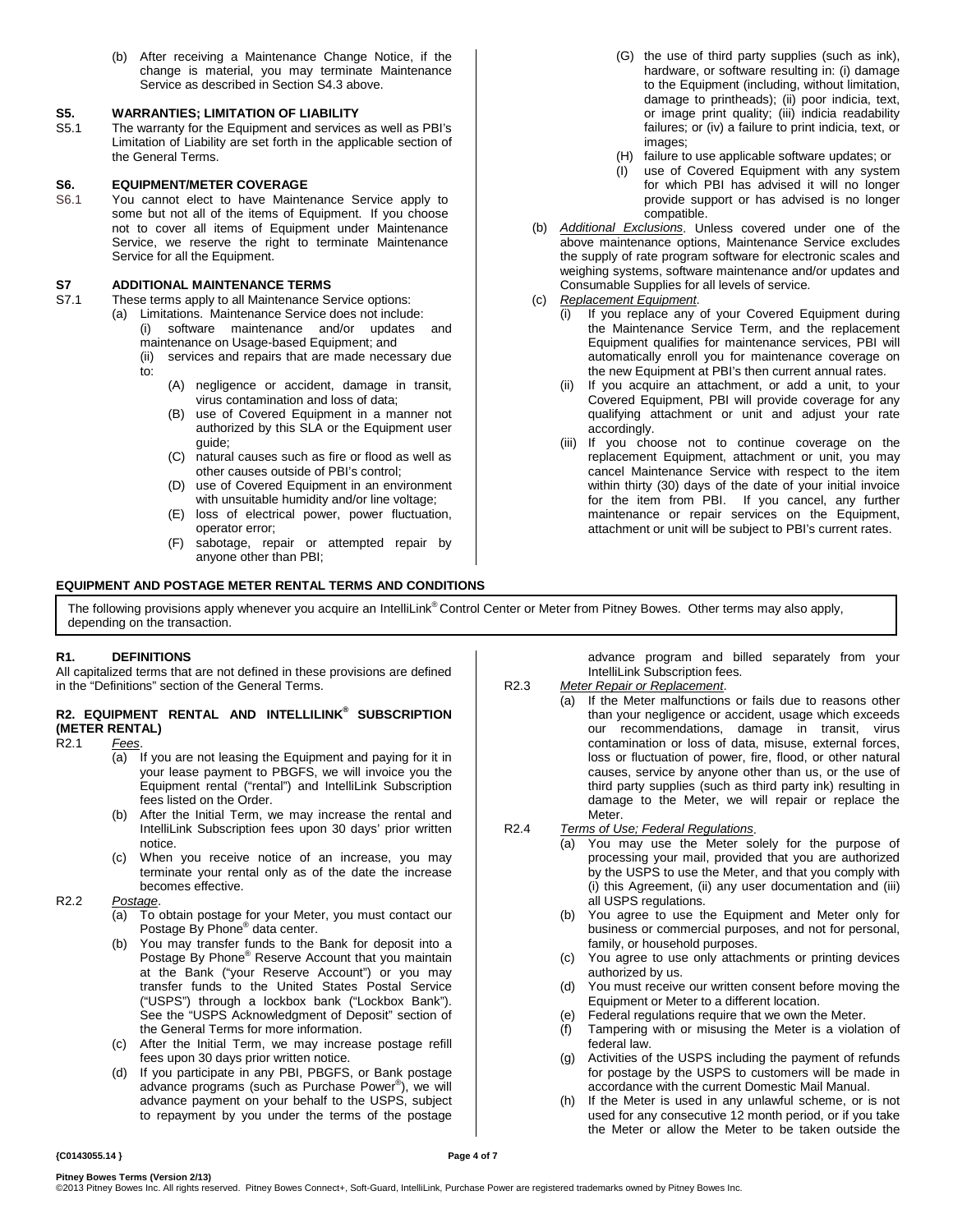United States without proper written permission of USPS Headquarters, or if you otherwise fail to abide by the postal regulations and this Agreement regarding care and use of the Meter, then this Agreement and any related Meter rental may be revoked. You acknowledge that any use of this Meter that fraudulently deprives the USPS of revenue can cause you to be subject to civil and criminal penalties applicable to fraud and/or false claims against the United States. The submission of a false or fraudulent statement can result in imprisonment of up to 5 years and fines of up to \$10,000 (18 U.S.C. 1001) and a civil penalty of up to \$5,000 plus an assessment of twice the amount falsely claimed (3 U.S.C. 3802). The mailing of matter bearing a fraudulent postage meter imprint is an example of a violation of these statutes.

- You are responsible for immediately reporting (within 72 hours or less) the theft or loss of the Meter to Us. Failure to comply with this notification provision in a timely manner may result in the denial of refund of any funds remaining on the Meter at the time of loss or theft.
- You understand that the rules and regulations regarding the use of this Meter as documented in the Domestic Mail Manual may be updated from time to time by the USPS and it is your obligation to comply with any rules

# and regulations regarding its use. R2.5 *Rate Updates and Soft-Guard® Program*.

- (a) Your Meter or Equipment may require periodic rate information updates that you can obtain under our Soft-Guard program, or you will receive individual rate updates as a separate charge.
- (b) If you have purchased a Soft-Guard Subscription, we will provide up to 6 rate updates during each 12 month period following the date of installation of the Equipment.
- (c) We will provide rate updates only if required due to a postal or carrier change in rate, service, ZIP Code™ or zone change.
- (d) Your Soft-Guard Subscription does not cover any change in rates due to custom rate changes, new classes of carrier service, or a change in ZIP Code or zone due to Equipment relocation.
- (e) If your Soft-Guard Subscription has expired, or if you have received the maximum number of rate updates under your Soft-Guard Subscription, you will be billed for any additional rate update you request.

#### **UNITED STATES POSTAL SERVICE ACKNOWLEDGMENT OF DEPOSIT**

UI.1 In connection with your use of a Postage Evidencing System as defined in the Code of Federal Regulations ("CFR"), you may transfer funds to the USPS through a lockbox bank (the "Lockbox Bank") for the purpose of prepayment of postage on Postage Evidencing Systems, generating evidence of postage, both PC Postage and meters (a "Deposit"), or you may transfer funds to the Bank for deposit into a Postage By Phone® Reserve Account ("your Reserve Account") which you maintain at the Bank.

UI.2 To the extent you deposit funds in advance of the use of any evidence of postage, you may, from time to time, make Deposits in the Lockbox Bank account identified as "United States Postal Service CMRS-PB" or make deposits in your Reserve Account, in either case through electronic means, including Automated Clearinghouse Transfers. The USPS may, at its discretion, designate itself or a successor as recipient of Deposits made by you to the Lockbox Bank account described above.

UI.3 Any deposit made by you in your Reserve Account is subject to the Postage By Phone® Reserve Account – Agreement and Disclosure Statement governing your Reserve Account.

UI.4 Any Deposit made by you in the Lockbox Bank account shall be credited by the USPS only for the payment of evidence of postage. Such Deposits may be commingled with Deposits of other customers. You shall not receive or be entitled to any interest or other income earned on such Deposits.

- (f) You can also renew the Soft-Guard Subscription by contacting PBI online or by telephone at the address and numbers set forth in the "How to Contact Us" section of the General Terms.
- R2.6 *Warranty*.
	- (a) The warranty for the Equipment and services is set forth in the "Warranty" section of the General Terms.
- R2.7 *Limitation of Liability*.
	- (a) PBI's limitation of liability is set forth in the "Limitation of Liability" section of the General Terms.
- R2.8 *Collection of Information*.
	- (a) You authorize us to access and download information from your Meter. We may disclose this information to the USPS or other authorized governmental entity.
	- (b) We will not share with any third parties (except the USPS or other governmental entity) individually identifiable information that we obtain about you in this manner unless required to by law or court order.
	- (c) We may elect to share aggregate data about our customers' postage usage with third parties.
- R2.9 *IntelliLink® Control Center/Meter Care and Risk of Loss*.
	- (a) You agree to take proper care of the IntelliLink Control Center and/or Meter(s) as stated in this Agreement and any user documentation.
		- (b) You assume all risk of loss or damage to the IntelliLink Control Center and/or Meter(s) while you have possession.

#### **R3. VALUE BASED SERVICES**

Value Based Services include services such as USPS<sup>®</sup> e-Return Receipt and USPS<sup>®</sup> Confirmation Services.<br>R3.1 Fees

- Fees.
	- (a) Any fees charged by the USPS for any Value Based Service you purchase are payable by you in the same way that you pay for postage.
	- (b) The USPS is solely responsible for its services.
	- (c) We are not responsible for any malfunctions of any part of the communication link connecting the IntelliLink Control Center with the USPS data system.
- R3.2 *Ending the Value Based Services*. We have the right to terminate the Value Based Services if the USPS discontinues offering the service or you breach your obligations under this Agreement and fail to cure the breach within thirty (30) days after you have been notified of it in writing.

UI.5 The USPS will provide a refund to you for the remaining account balances of Deposits held by the USPS. These refunds are provided in accordance with the rules and regulations governing deposit of funds for evidence of postage, published in the CFR.

UI.6 The Lockbox Bank, which shall collect funds on behalf of the USPS, shall provide PBI, on each business day, information as to the amount of each Deposit made to the USPS by you, so that PBI can update its records.

UI.7 PBI may deposit funds on your behalf. The USPS will make no advances of funds to you. Any relationship concerning advances of funds is between you and PBI, PBGFS and/or the Bank.

UI.8 You acknowledge that the terms of this Acknowledgement may be changed, modified, or revoked by the USPS, with appropriate notice.

UI.9 Postal Regulations governing the deposit of funds are published in the CFR or its successor. You acknowledge that you shall be subject to all applicable rules, regulations, and orders of the USPS, including future changes to such rules, regulations, and orders, and such additional terms and conditions as may be determined in accordance with applicable law. The USPS rules, regulations, and orders shall prevail in the event of any conflict with any other terms and conditions applicable to any Deposit.

#### **{C0143055.14 } Page 5 of 7**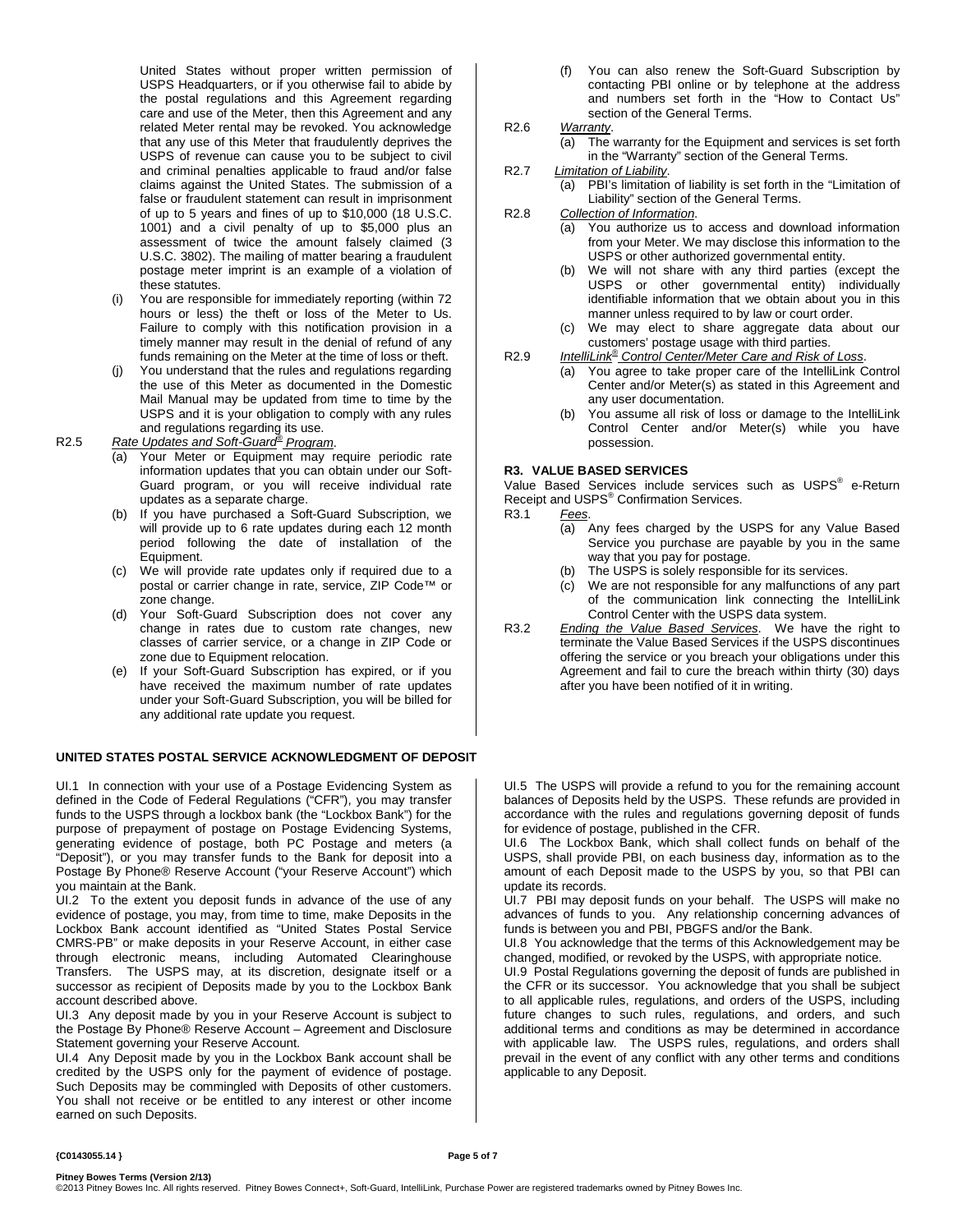The following provisions apply when you first enroll in the Purchase Power Program (the "Program"). Additionally, you will receive from us a set of more specific provisions within twenty (20) days of the date of this Agreement that will be more specifically tailored to your Purchase Power Account (the "Account") and will apply to your ongoing participation in the Program.

P1.1 *General.* (a) In order to participate in the Program, you must provide the information described in Section P1.8. (b) If you subscribe to the EasyPermitPostage® service, you may use the Purchase Power credit line to pay for permit postage and associated USPS fees.

(c) The Purchase Power credit line is a product of The Pitney Bowes Bank, Inc. (the "Bank") and is not available to individuals for personal, family, or household purposes.<br>P1.2 Account Charges. (a

Account Charges. (a) Your Purchase Power Account (the "Account") will be charged for the amount of postage, products, and services requested and the related fees, if applicable.(b) Unless prohibited by law, you agree to pay the fees and charges of which the Bank has given you notice, including, without limitation, the fees and charges relating to: (i) transaction fees, if applicable; (ii) your failure to pay in a timely manner; (iii) your exceeding your credit line; and (iv) fees attributable to the return of any checks that you give to the Bank

as payment of the Account.<br>P1.3 Billing, Payments Billing, Payments, and Collection. (a) You will receive a billing statement for each billing cycle in which you have activity on the Account. The Bank reserves the right to deliver any statement electronically to the email address that is then on file for the Company. (b) Payments are due by the due date shown on your billing statement. (c) You may pay the entire balance due or a portion of the balance, provided that you pay at least the minimum payment shown on the statement. In the event of a partial payment, you will be responsible for the unpaid balance.<br>P1.4 Deferred

**Deferred Payment Terms.** (a) By using the Program, you agree that whenever there is an unpaid balance outstanding on the Account which is not paid in full by the due date shown on your billing statement, the Bank will charge you, and you will pay, interest on the unpaid balance of the Account from time to time, for each day from the date the transaction is posted to the Account until the date the unpaid balance is paid in full, at a variable rate equal to the Annual Percentage Rate applicable to the Account from time to time. (b) (i) The Annual Percentage Rate applicable to the Account will be: the greater of (a) 22% and (b) the sum of the highest "Prime Rate" published in the "Money Rates" section of *The Wall Street Journal* on the last business day of the month and the margin set forth below (the sum of the margin and the Prime Rate is herein called the "Floating Rate"). (ii) The Annual Percentage Rate will be adjusted on a monthly basis based on any fluctuation in the Floating Rate, if applicable.

(iii) Any change in the Annual Percentage Rate based on the calculation described in this section will become effective on the first

#### **PRESORTXTRA™ PROGRAM TERMS AND CONDITIONS**

day of your next billing cycle. (iv) The margin which will be added to the Prime Rate to determine the Floating Rate will be 14.75% (using the Prime Rate in effect as of March 31, 2010, the daily periodic rate would be .049315% and the corresponding annual percentage rate would be 18.00%). (v) The Account balance that is subject to a finance charge each day will include (a) outstanding balances, minus any payments and credits received by the Bank on the Account that day, and (b) unpaid interest, fees, and other charges on the Account. (vi) The Bank will charge a minimum finance charge of \$1.00 in any billing cycle if the finance charge as calculated above is less than \$1.00. (vii) Each payment that you make will be applied to reduce the outstanding balance of the Account and replenish your available credit line. (viii) The Bank may refuse to extend further credit if the amount of a requested charge plus your existing balance exceeds your credit.<br>P1.5 Account Cancellation and Suspension (a) The Bank

Account Cancellation and Suspension. (a) The Bank may at any time close or suspend the Account, and may refuse to allow further charges to the Account. (b) Cancellation or suspension will not affect your obligation to pay any amounts you owe.<br>P1.6 Amendments: Electronic Delivery

Amendments; Electronic Delivery; Termination. (a) The Bank can amend any of the provisions and terms related to the Program at any time by written notice to you or by electronic notice via the email address that is then on file for the Company. You are consenting to electronic delivery of any amendments to the Program terms. (b) Each time you use the Program, you are signifying your acceptance of the terms and provisions then in effect. (c) An amendment becomes effective on the date stated in the notice and will apply to any outstanding balance on the Account. (d) The Bank may terminate the Program at any time and will notify you in the event of any termination. (e) Any outstanding obligation will survive termination of the Program.

P1.7 *Governing Law.* The Program and any advances are governed by and construed in accordance with the laws of the State of

Utah and applicable federal law.<br>P1.8 USA PATRIOT Act. (a) Federal law requires financial institutions to obtain, verify and record information that identifies each person who opens an account. (b) The Bank asks that you provide identifying information, including your address and taxpayer identification number. (c) The Bank may also ask for additional identifying information, where appropriate, including asking that your representative who is opening the Account provide his/her name, address, date of birth, driver's license and/or other documents and information that will allow the Bank to identify him/her.

The following provisions apply when you enroll in the Pitney Bowes PresortXtra Program and apply only to the services provided under the PresortXtra Program.

#### **X1. PBI'S RESPONSIBILITIES**

Depending on the service(s) you have selected on your PresortXtra Program Requirements and Enrollment Form, we will pick up your metered First-Class™ letters ("Letters"), First-Class flats ("Flats"), or both ("Program Mail"), provided to us and prepared by you in accordance with additional terms and conditions provided to you when you enroll in the PresortXtra Program ("Program Requirements and Enrollment Form"). We will pick up your Letters and/or Flats at your designated location(s) and in accordance with the schedule we may mutually agree upon from time to time. We will sort the Program Mail at one of our mail processing facilities. We will perform this service under this Agreement in accordance with accepted mail processing industry standards. EXCEPT AS OTHERWISE PROVIDED HEREIN, WE MAKE NO OTHER WARRANTIES, EXPRESS OR IMPLIED.

# **X2. CUSTOMER'S RESPONSIBILITIES**

Letters. You will prepare your qualifying Letters as described in the Program Requirements and Enrollment Form. You will be responsible to meter the Letters at the then current presort discount rate established by the United States Postal Service (the "USPS").

Flats. You will prepare your qualifying Flats as described in the Program Requirements and Enrollment Form. You are responsible for metering such Flats at the then current USPS 3 digit First-Class flat rate. You agree that we will invoice you through your Purchase Power credit line for any fees at the rate set forth in the Program Requirements and Enrollment Form.

X2.3 General. You will have your Program Mail ready for pickup at your designated locations and in accordance with the schedule we mutually agree upon from time to time. You agree that time is of the essence with respect to each of your obligations for which time is a factor. You will ensure that your Program Mail complies with all applicable laws, rules and regulations, including but not limited to, all USPS regulations, and you will promptly execute any and all documents required by the USPS. You will ensure that your mail comp You will ensure that your mail comp